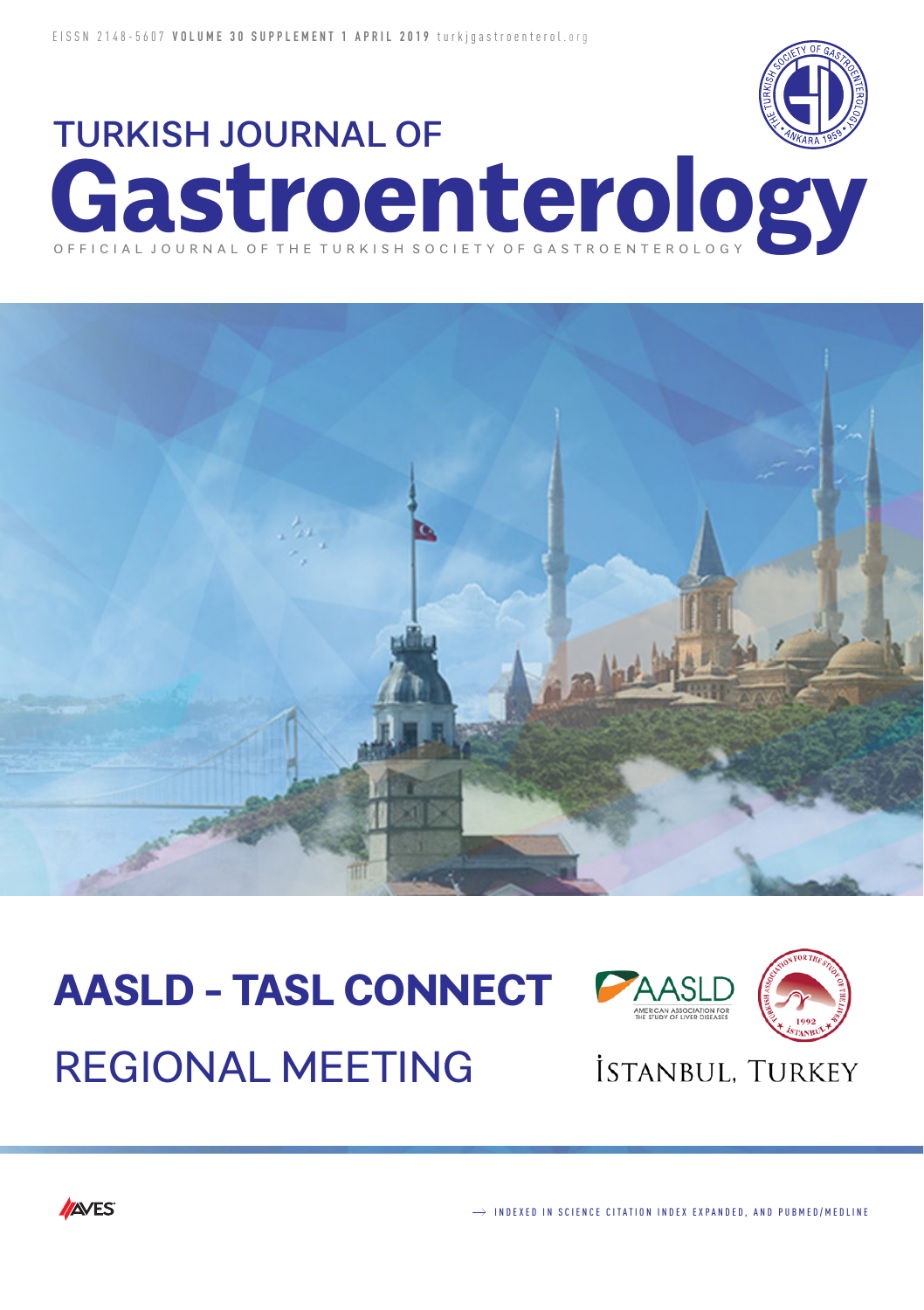

#### *Editor in Chief*

*Osman Cavit Özdoğan Department of Gastroenterology, Marmara University School of Medicine, İstanbul, Turkey*

#### *Section Editors*

*Ayhan Hilmi Çekin Department of Gastroenterology, Health Sciences University Antalya Training and Research Hospital, Antalya, Turkey Ramazan İdilman Department of Gastroenterology, Ankara University School of Medicine, Ankara, Turkey Tarkan Karakan Department of Gastroenterology, Gazi University School of Medicine, Ankara, Turkey Yeşim Öztürk Department of Pediatric Gastroenterology, Dokuz Eylül University School of Medicine, İzmir, Turkey Murat Saruç Department of Internal Medicine, Division of Gastroenterology, Acıbadem University School of Medicine, İstanbul, Turkey*

*Berrak Yeğen Department of Physiology, Marmara University School of Medicine, İstanbul, Turkey*

#### *Associate Editors*

*Mesut Akarsu Department of Gastroenterology, Dokuz Eylül University School of Medicine, İzmir, Turkey*

*Filiz Akyüz Department of Gastroenterology, İstanbul University School of Medicine, İstanbul, Turkey*

*Canan Alkım Clinic of Gastroenterology, Şişli Etfal Training and Research Hospital, İstanbul, Turkey*

*Nural Bekiroğlu Department of Biostatistics, Marmara University School of Medicine, İstanbul, Turkey*

*Ayhan Bozkurt Department of Physiology, Ondokuz Mayıs University School of Medicine, Samsun, Turkey*

*Mehmet Bülbül Department of Physiology, Akdeniz University School of Medicine, Antalya, Turkey*

*Ülkü Dağlı Department of Gastroenterology, Başkent University School of Medicine, Ankara, İstanbul, Turkey*

#### *International Associate Editor*

*Ali Canbay Department of Gastroenterology, Hepatology, and Infectious Diseases, Magdeburg University Hospital, Magdeburg, Germany*



*Publication Director Ali ŞAHİN*

*Editorial Development Gizem KAYAN*

*Finance and Administration Zeynep YAKIŞIRER ÜREN*

*Selçuk Dişibeyaz Department of Gastroenterology, Eskişehir Osmangazi University School of Medicine, Eskişehir Turkey*

*Deniz Güney Duman Department of Gastroenterology, Marmara University School of Medicine, İstanbul, Turkey*

*Fulya Günşar Department of Gastroenterology, Ege University School of Medicine, İzmir, Turkey*

*Aydın Şeref Köksal Department of Gastroenterology, Sakarya University School of Medicine, Sakarya, Turkey*

*Zarife Kuloğlu Department of Pediatric Gastroenterology, Ankara University School of Medicine, Ankara, Turkey*

*Dilek Oğuz Department of Gastroenterology, Kırıkkale University School of Medicine, Kırıkkale, Turkey*

*Department of Gastroenterology and Hepatology, Johns Hopkins University School of Medicine,* 

*Ahmet Gürakar*

*Baltimore, USA*

*Deputy Publication Director Gökhan ÇİMEN Publication Coordinators Betül ÇİMEN Özlem ÇAKMAK Okan AYDOĞAN İrem DELİÇAY Arzu YILDIRIM*

*Project Coordinators Doğan ORUÇ Sİnem KOZ*

*Graphics Department Ünal ÖZER Deniz DURAN Beyzanur KARABULUT* *Address: Büyükdere Cad. No: 105/9 34394 Mecidiyeköy, Şişli, İstanbul-Turkey Phone: +90 212 217 17 00 Fax: +90 212 217 22 92*

*E-mail: info@avesyayincilik.com*

*Sedef Özdal Kuran Department of Gastroenterology, Çukurova University School of Medicine, Balçalı Hospital, Adana, Turkey Sinan Sarı* 

*Department of Pediatric Gastroenterology, Gazi University School of Medicine, Ankara, Turkey*

*Müjde Soytürk Department of Gastroenterology, Dokuz Eylül University School of Medicine, İzmir, Turkey*

*Fatih Tekin Department of Gastroenterology, Ege University School of Medicine, İzmir, Turkey*

*İlker Turan Department of Gastroenterology, Ege University School of Medicine, İzmir, Turkey*

*Yücel Üstündağ Department of Gastroenterology, Bülent Ecevit University School of Medicine, Zonguldak, Turkey*

*Müjdat Zeybel Department of Gastroenterology, Koç University Hospital, İstanbul, Turkey*

#### *Production Coordinator*

*Cem Aygün Department of Gastroenterology, Acıbadem Hospital, İstanbul, Turkey*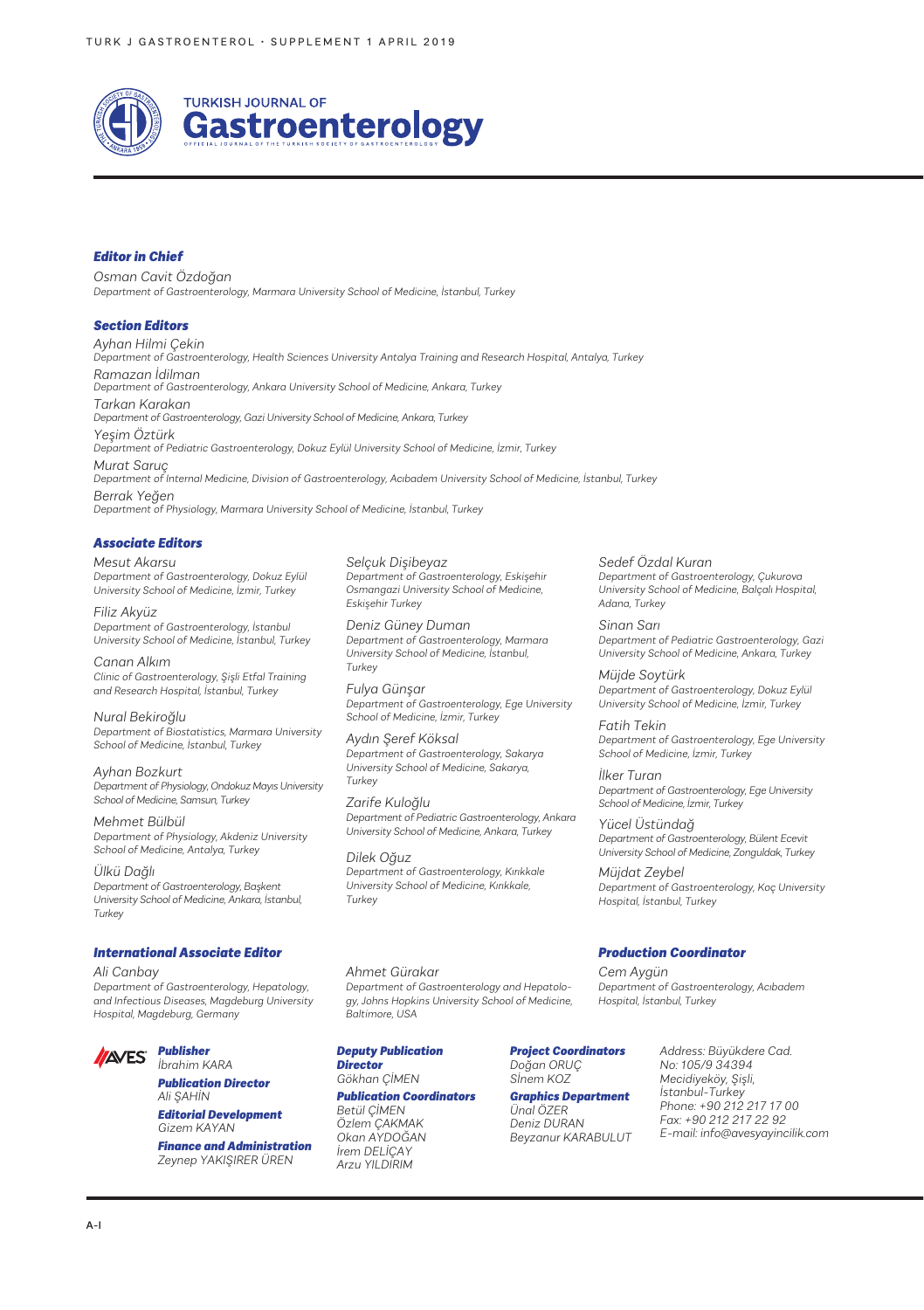

### *Aims and Scope*

Turkish Journal of Gastroenterology *(Turk J Gastroenterol)* is the double-blind peer-reviewed, open access, international publication organ of the Turkish Society of Gastroenterology. The journal is published monthly and its publication language is English.

Turkish Journal of Gastroenterology aims to publish international at the highest clinical and scientific level on original issues of gastroenterology and hepatology. The journal publishes original papers, review articles, and letters to the editor on clinical and experimental gastroenterology and hepatology.

The editorial and publication processes of the journal are shaped in accordance with the guidelines of the International Committee of Medical Journal Editors *(ICMJE)*, World Association of Medical Editors *(WAME)*, Council of Science Editors *(CSE)*, Committee on Publication Ethics *(COPE)*, European Association of Science Editors *(EASE)*, and National Information Standards Organization *(NISO)*. The journal is in conformity with the Principles of Transparency and Best Practice in Scholarly Publishing *(doaj.org/bestpractice)*.

The Turkish Journal of Gastroenterology is indexed in Science Citation Index Expanded, PubMed/MEDLINE, Scopus, and TUBITAK ULAKBIM TR Index.

Processing and publication are free of charge with the journal. No fees are requested from the authors at any point throughout the evaluation and publication process. All manuscripts must be submitted via the online submission system, which is available at turkjgastroenterol.org. The journal guidelines, technical information, and the required forms are available on the journal's web page.

All expenses of the journal are covered by the Turkish Society of Gastroenterology. Potential advertisers should contact the Editorial Office. Advertisement images are published only upon the Editor-in-Chief's approval.

Statements or opinions expressed in the manuscripts published in the journal reflect the views of the author(s) and not the opinions of the Turkish Society of Gastroenterology, editors, editorial board, and/or publisher; the editors, editorial board, and publisher disclaim any responsibility or liability for such materials.

All published content is available online, free of charge at turkjgastroenterol.org. Printed copies of the journal are distributed to the members of the Turkish Society of Gastroenterology, free of charge.

Turkish Society of Gastroenterology holds the international copyright of all the content published in the journal.

Editor in Chief: Prof. Osman Cavit Özdoğan Address: Mustafa Kemal Mahallesi, 2126 Sokak, Kolbay İş Merkezi, C blok, No.: 6-9, Çankaya, Ankara, TURKEY Phone: +90 312 284 15 11 Fax: +90 312 284 80 75 E-mail: dernek@tgd.org.tr

Publisher: AVES Address: Büyükdere Cad., 105/9 34394 Mecidiyeköy, Şişli, İstanbul, TURKEY Phone: +90 212 217 17 00 Fax: +90 212 217 22 92 E-mail: info@avesyayincilik.com Web page: avesyayincilik.com

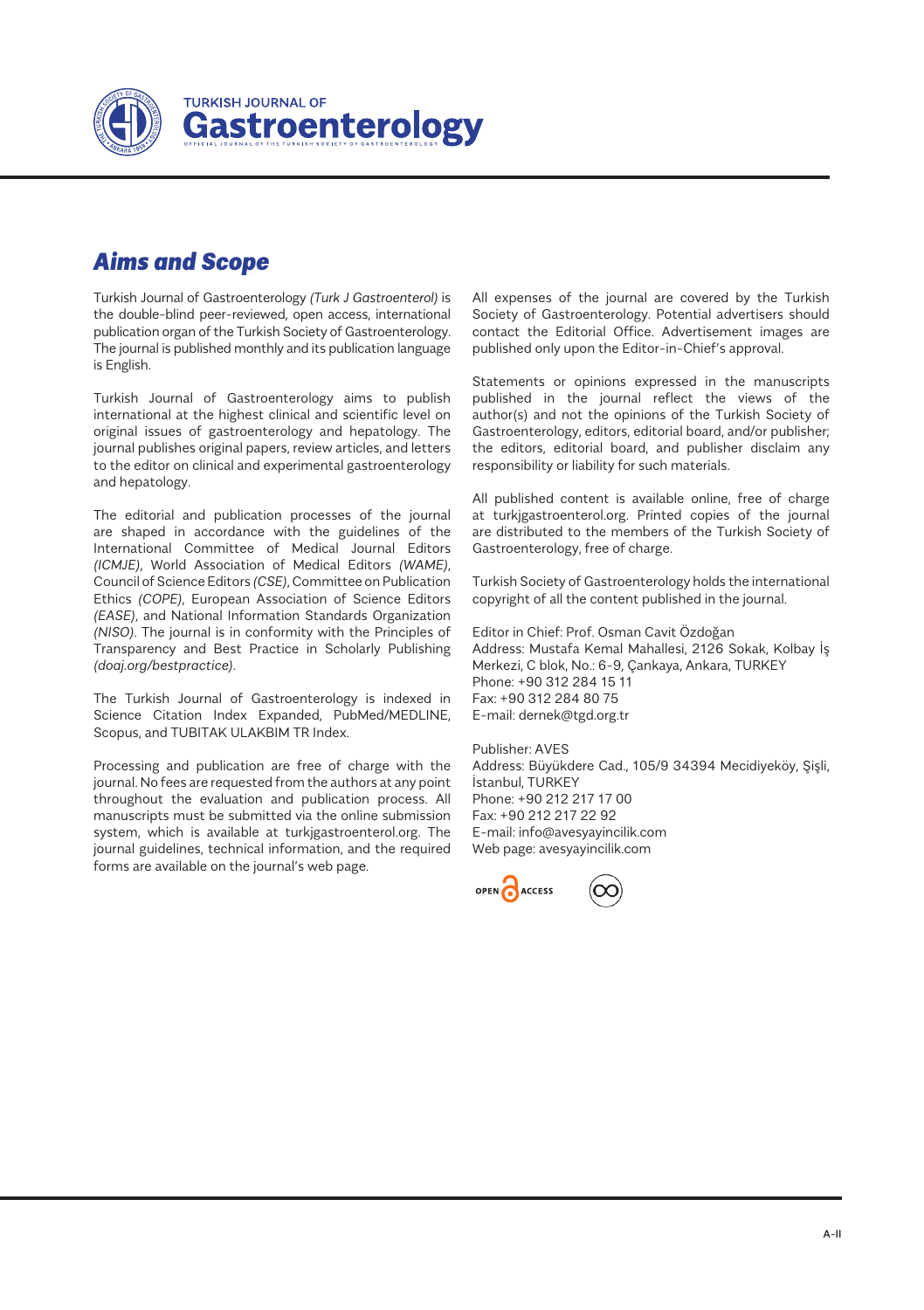

# *Instructions to Authors*

Turkish Journal of Gastroenterology *(Turk J Gastroenterol)* is the double-blind peer-reviewed, open access, international publication organ of the Turkish Society of Gastroenterology. The journal is published monthly and its publication language is English.

Turkish Journal of Gastroenterology aims to publish international at the highest clinical and scientific level on original issues of gastroenterology and hepatology. The journal publishes original papers, review articles and letters to the editor on clinical and experimental gastroenterology and hepatology.

The editorial and publication processes of the journal are shaped in accordance with the guidelines of the International Council of Medical Journal Editors *(ICMJE),* the World Association of Medical Editors *(WAME)*, the Council of Science Editors *(CSE),* the Committee on Publication Ethics *(COPE),* the European Association of Science Editors *(EASE)*, and National Information Standards Organization *(NISO)*. The journal conforms to the Principles of Transparency and Best Practice in Scholarly Publishing *(doaj.org/ bestpractice)*.

Originality, high scientific quality, and citation potential are the most important criteria for a manuscript to be accepted for publication. Manuscripts submitted for evaluation should not have been previously presented or already published in an electronic or printed medium. The journal should be informed of manuscripts that have been submitted to another journal for evaluation and rejected for publication. The submission of previous reviewer reports will expedite the evaluation process. Manuscripts that have been presented in a meeting should be submitted with detailed information on the organization, including the name, date, and location of the organization.

Manuscripts submitted to the Turkish Journal of Gastroenterology will go through a double-blind peer-review process. Each submission will be reviewed by at least two external, independent peer reviewers who are experts in their fields in order to ensure an unbiased evaluation process. The editorial board will invite an external and independent editor to manage the evaluation processes of manuscripts submitted by editors or by the editorial board members of the journal. The Editor in Chief is the final authority in the decision-making process for all submissions.

An approval of research protocols by the Ethics Committee in accordance with international agreements *(World Medical Association Declaration of Helsinki "Ethical Principles for Medical*  *Research Involving Human Subjects," amended in October 2013, www.wma.net)* is required for experimental, clinical, and drug studies. If required, ethics committee reports or an equivalent official document will be requested from the authors. For manuscripts concerning experimental research on humans, a statement should be included that shows that written informed consent of patients and volunteers was obtained following a detailed explanation of the procedures that they may undergo. For studies carried out on animals, the measures taken to prevent pain and suffering of the animals should be stated clearly. Information on patient consent, the name of the ethics committee, and the ethics committee approval number should also be stated in the Materials and Methods section of the manuscript. It is the authors' responsibility to carefully protect the patients' anonymity. For photographs that may reveal the identity of the patients, releases signed by the patient or their legal representative should be enclosed.

All submissions are screened by a similarity detection software *(iThenticate by CrossCheck)*.

In the event of alleged or suspected research misconduct, e.g., plagiarism, citation manipulation, and data falsification/fabrication, the Editorial Board will follow and act in accordance with COPE guidelines.

Each individual listed as an author should fulfill the authorship criteria recommended by the International Committee of Medical Journal Editors

*(ICMJE-www.icmje.org)*. The ICMJE recommends that authorship be based on the following 4 criteria:

*1. Substantial contributions to the conception or design of the work; or the acquisition, analysis, or interpretation of data for the work; AND*

*2. Drafting the work or revising it critically for important intellectual content; AND*

*3. Final approval of the version to be published; AND*

*4. Agreement to be accountable for all aspects of the work in ensuring that questions related to the accuracy or integrity of any part of the work are appropriately investigated and resolved.*

*In addition to being accountable for the parts of the work he/she has done, an author should be able to identify which co-authors are responsible for specific other parts of the work. In addition, authors should have confidence in the integrity of the contributions of their co-authors.*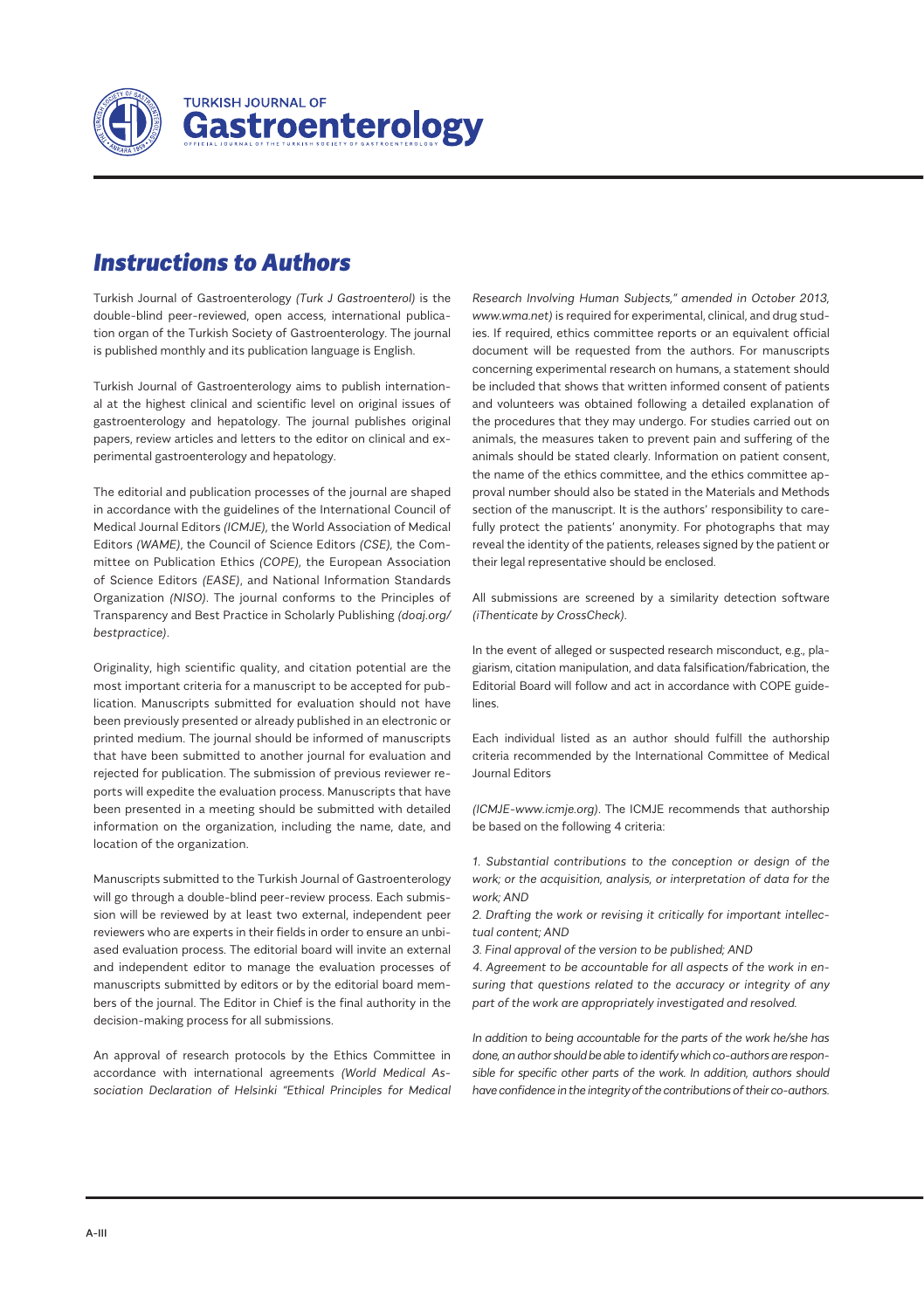

All those designated as authors should meet all four criteria for authorship, and all who meet the four criteria should be identified as authors. Those who do not meet all four criteria should be acknowledged in the title page of the manuscript.

Turkish Journal of Gastroenterology requires corresponding authors to submit a signed and scanned version of the authorship contribution form *(available for download through turkjgastroenterol.org)* during the initial submission process in order to act appropriately on authorship rights and to prevent ghost or honorary authorship. If the editorial board suspects a case of "gift authorship," the submission will be rejected without further review. As part of the submission of the manuscript, the corresponding author should also send a short statement declaring that he/she accepts to undertake all the responsibility for authorship during the submission and review stages of the manuscript.

Turkish Journal of Gastroenterology requires and encourages the authors and the individuals involved in the evaluation process of submitted manuscripts to disclose any existing or potential conflicts of interests, including financial, consultant, and institutional, that might lead to potential bias or a conflict of interest. Any financial grants or other support received for a submitted study from individuals or institutions should be disclosed to the Editorial Board. To disclose a potential conflict of interest, the ICMJE Potential Conflict of Interest Disclosure Form should be filled in and submitted by all contributing authors. Cases of a potential conflict of interest of the editors, authors, or reviewers are resolved by the journal's Editorial Board within the scope of COPE and ICMJE guidelines.

The Editorial Board of the journal handles all appeal and complaint cases within the scope of COPE guidelines. In such cases, authors should get in direct contact with the editorial office regarding their appeals and complaints. When needed, an ombudsperson may be assigned to resolve cases that cannot be resolved internally. The Editor in Chief is the final authority in the decision-making process for all appeals and complaints.

When submitting a manuscript to Turkish Journal of Gastroenterology, authors accept to assign the copyright of their manuscript to the Turkish Society of Gastroenterology. If rejected for publication, the copyright of the manuscript will be assigned back to the authors. Turkish Journal of Gastroenterology requires each submission to be accompanied by a Copyright Transfer Form *(available for download at turkjgastroenterol.org)*. When using previously published content, including figures, tables, or any other material in both print and electronic formats, authors must obtain permission from the copyright holder. Legal, financial and criminal liabilities in this regard belong to the author*(s)*.

Statements or opinions expressed in the manuscripts published in Turkish Journal of Gastroenterology reflect the views of the author*(s)* and not the opinions of the editors, the editorial board, or the publisher; the editors, the editorial board, and the publisher disclaim any responsibility or liability for such materials. The final responsibility in regard to the published content rests with the authors.

#### *Manuscript Preparation*

The manuscripts should be prepared in accordance with ICM-JE-Recommendations for the Conduct, Reporting, Editing, and Publication of Scholarly Work in Medical Journals *(updated in December 2018 - http://www.icmje.org/icmje-recommendations. pdf)*. Authors are required to prepare manuscripts in accordance with the CONSORT guidelines for randomized research studies, STROBE guidelines for observational original research studies, STARD guidelines for studies on diagnostic accuracy, PRISMA guidelines for systematic reviews and meta-analysis, ARRIVE guidelines for experimental animal studies, and TREND guidelines for non-randomized public behavior.

Manuscripts can only be submitted through the journal's online manuscript submission and evaluation system, available at turkjgastroenterol.org. Manuscripts submitted via any other medium will not be evaluated.

Manuscripts submitted to the journal will first go through a technical evaluation process where the editorial office staff will ensure that the manuscript has been prepared and submitted in accordance with the journal's guidelines. Submissions that do not conform to the journal's guidelines will be returned to the submitting author with technical correction requests.

Authors are required to submit the following:

- *• Copyright Transfer Form,*
- *• Author Contributions Form, and*
- *• ICMJE Potential Conflict of Interest Disclosure Form (should be filled in by all contributing authors) during the initial submission. These forms are available for download at turkjgastroenterol.org.*

#### *Preparation of the Manuscript*

Title page: A separate title page should be submitted with all submissions and this page should include: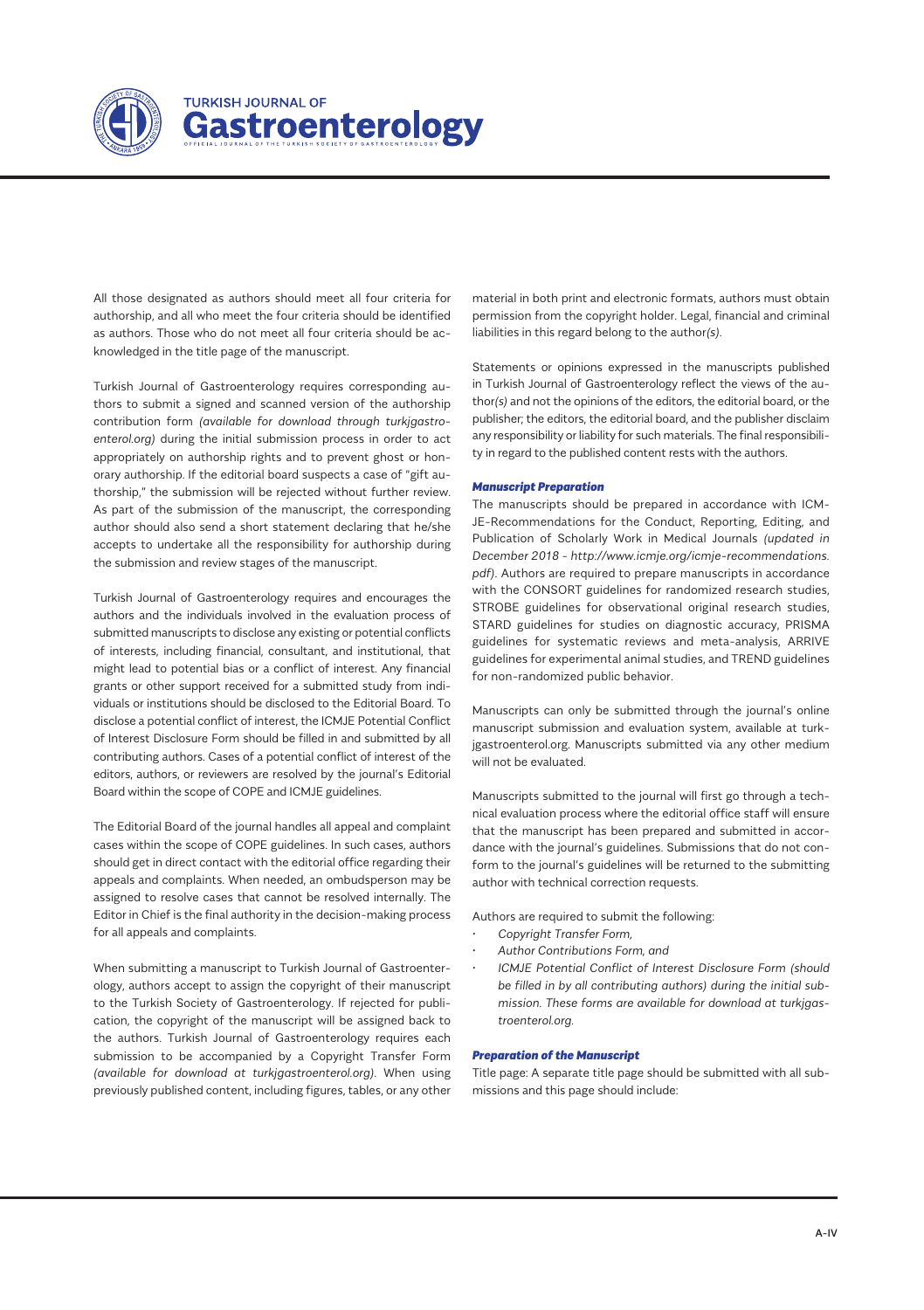

- *• The full title of the manuscript as well as a short title (running head) of no more than 50 characters,*
- *• Name(s), affiliations, and highest academic degree(s) of the author(s),*
- *• Grant information and detailed information on the other sources of support,*
- *• Name, address, telephone (including the mobile phone number) and fax numbers, and email address of the corresponding author,*
- *• Acknowledgment of the individuals who contributed to the preparation of the manuscript but who do not fulfill the authorship criteria.*

#### *Abstract*

An English abstract should be submitted with all submissions except for Letters to the Editor. Submitting a Turkish abstract is not compulsory for international authors. The abstract of Original Articles should be structured with subheadings *(Background/Aims, Materials and Methods, Results, and Conclusion)*. Please check Table 1 below for word count specifications.

#### *Table 1. Limitations for each manuscript type*

| Type of<br>manuscript    | Word<br>limit | Abstract<br>word limit | Reference<br>limit | Table<br>limit | Figure<br>limit             |
|--------------------------|---------------|------------------------|--------------------|----------------|-----------------------------|
| Original<br>Article      | 3500          | 250<br>(Structured)    | 30                 | 6              | 7 or total of<br>15 images  |
| Review<br>Article        | 5000          | 250                    | 50                 | 6              | 10 or total of<br>20 images |
| I etter to<br>the Editor | 1000          | Nο<br>abstract         | 5                  | No<br>tables   | 2 or total of<br>4 images   |
| Diagnostic<br>Challenge  | 1200          | Nο<br>abstract         | 5                  | No<br>tables   | 7 or total of<br>15 images  |

Keywords: Each submission must be accompanied by a minimum of three to a maximum of six keywords for subject indexing at the end of the abstract. The keywords should be listed in full without abbreviations. The keywords should be selected from the National Library of Medicine, Medical Subject Headings database *(https:// www.nlm.nih.gov/mesh/MBrowser.html)*.

#### *Manuscript Types*

Original Articles: This is the most important type of article since it provides new information based on original research. The main text of original articles should be structured with Introduction, Materials and Methods, Results, and Discussion subheadings. Please check Table 1 for the limitations for Original Articles.

Statistical analysis to support conclusions is usually necessary. Statistical analyses must be conducted in accordance with international statistical reporting standards (Altman DG, Gore SM, Gardner MJ, Pocock SJ. Statistical guidelines for contributors to medical journals. Br Med J 1983: 7; 1489-93). Information on statistical analyses should be provided with a separate subheading under the Materials and Methods section and the statistical software that was used during the process must be specified.

Units should be prepared in accordance with the International System of Units *(SI).*

#### *Editorial Comments*

Editorial comments aim to provide a brief critical commentary by reviewers with expertise or with high reputation in the topic of the research article published in the journal. Authors are selected and invited by the journal to provide such comments. Abstract, Keywords, and Tables, Figures, Images, and other media are not included.

#### *Review Articles*

Reviews prepared by authors who have extensive knowledge on a particular field and whose scientific background has been translated into a high volume of publications with a high citation potential are welcomed. These authors may even be invited by the journal. Reviews should describe, discuss, and evaluate the current level of knowledge of a topic in clinical practice and should guide future studies. The main text should contain Introduction, Clinical and Research Consequences, and Conclusion sections. Please check Table 1 for the limitations for Review Articles.

#### *Letters to the Editor*

This type of manuscript discusses important parts, overlooked aspects, or lacking parts of a previously published article. Articles on subjects within the scope of the journal that might attract the readers' attention, particularly educative and rare cases, may also be submitted in the form of a "Letter to the Editor." Readers can also present their comments on the published manuscripts in the form of a "Letter to the Editor." Abstract, Keywords, and Tables, Figures, Images, and other media should not be included. The text should be unstructured. The manuscript that is being commented on must be properly cited within this manuscript.

#### *Diagnostic Challenge*

Turkish Journal of Gastroenterology encourages authors to submit their striking clinical images that may challenge and inform readers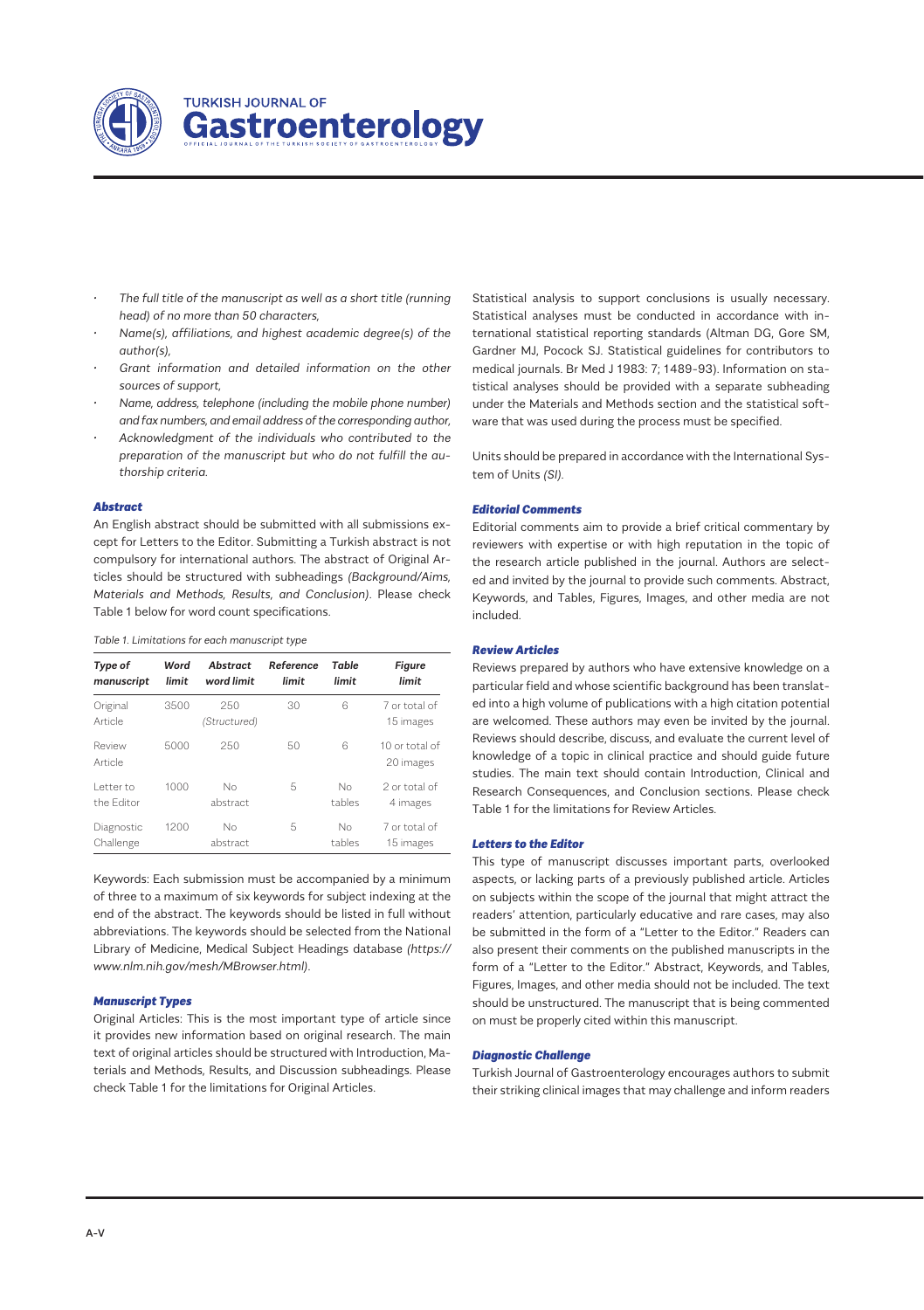

and contribute to their education. This type of submissions should present the image as an "unknown" and should encourage the readers to interpret and diagnose the image. The answer will be presented on a separate page of the issue so the main text or the title should not reveal the answer. The case should be described in the first part; the answer should discuss the image findings and the diagnosis. The article should not be longer than 1200 words.

#### *Quick look to guidelines*

These manuscripts are summaries of published guidelines. Abstract, Keywords, and Tables, Figures, Images, and other media should not be included. The text should be unstructured. The guideline that is being summarized must be properly cited within the manuscript.

#### *Tables*

Tables should be included in the main document, presented after the reference list, and they should be numbered consecutively in the order they are referred to within the main text. A descriptive title must be placed above the tables. Abbreviations used in the tables should be defined below the tables by footnotes *(even if they are defined within the main text)*. Tables should be created using the "insert table" command of the word processing software and they should be arranged clearly to provide easy reading. Data presented in the tables should not be a repetition of the data presented within the main text but should be supporting the main text.

#### *Figures and Figure Legends*

Figures, graphics, and photographs should be submitted as separate files *(in TIFF or JPEG format)* through the submission system. The files should not be embedded in a Word document or the main document. When there are figure subunits, the subunits should not be merged to form a single image. Each subunit should be submitted separately through the submission system. Images should not be labeled *(a, b, c, etc.)* to indicate figure subunits. Thick and thin arrows, arrowheads, stars, asterisks, and similar marks can be used on the images to support figure legends. Like the rest of the submission, the figures too should be blind. Any information within the images that may indicate an individual or institution should be blinded. The minimum resolution of each submitted figure should be 300 DPI. To prevent delays in the evaluation process, all submitted figures should be clear in resolution and large in size *(minimum dimensions: 100×100 mm)*. Figure legends should be listed at the end of the main document.

All acronyms and abbreviations used in the manuscript should be defined at first use, both in the abstract and in the main text. The abbreviation should be provided in parentheses following the definition.

When a drug, product, hardware, or software program is mentioned within the main text, product information, including the name of the product, the producer of the product, and city and the country of the company *(including the state if in USA)*, should be provided in parentheses in the following format: "Discovery St PET/CT scanner *(General Electric, Milwaukee, WI, USA)"*

All references, tables, and figures should be referred to within the main text, and they should be numbered consecutively in the order they are referred to within the main text. Limitations, drawbacks, and the shortcomings of original articles should be mentioned in the Discussion section before the conclusion paragraph.

#### *References*

While citing publications, preference should be given to the latest, most up-to-date publications. If an ahead-of-print publication is cited, the DOI number should be provided. Authors are responsible for the accuracy of references. Journal titles should be abbreviated in accordance with the journal abbreviations in Index Medicus/ MED-LINE/PubMed. When there are six or fewer authors, all authors should be listed. If there are seven or more authors, the first three authors should be listed followed by "et al." In the main text of the manuscript, references should be cited using Arabic numbers in parentheses. The reference styles for different types of publications are presented in the following examples.

#### *Journal Article*

Rankovic A, Rancic N, Jovanovic M, et al. Impact of imaging diagnostics on the budget - Are we spending too much? Vojnosanit Pregl 2013; 70: 709-11.

#### *Book Section*

Suh KN, Keystone JS. Malaria and babesiosis. Gorbach SL, Barlett JG, Blacklow NR, editors. Infectious Diseases. Philadelphia: Lippincott Williams; 2004.p.2290-308.

#### *Books with a Single Author*

Sweetman SC. Martindale the Complete Drug Reference. 34th ed. London: Pharmaceutical Press; 2005.

#### *Editor(s) as Author*

Huizing EH, de Groot JAM, editors. Functional reconstructive nasal surgery. Stuttgart-New York: Thieme; 2003.